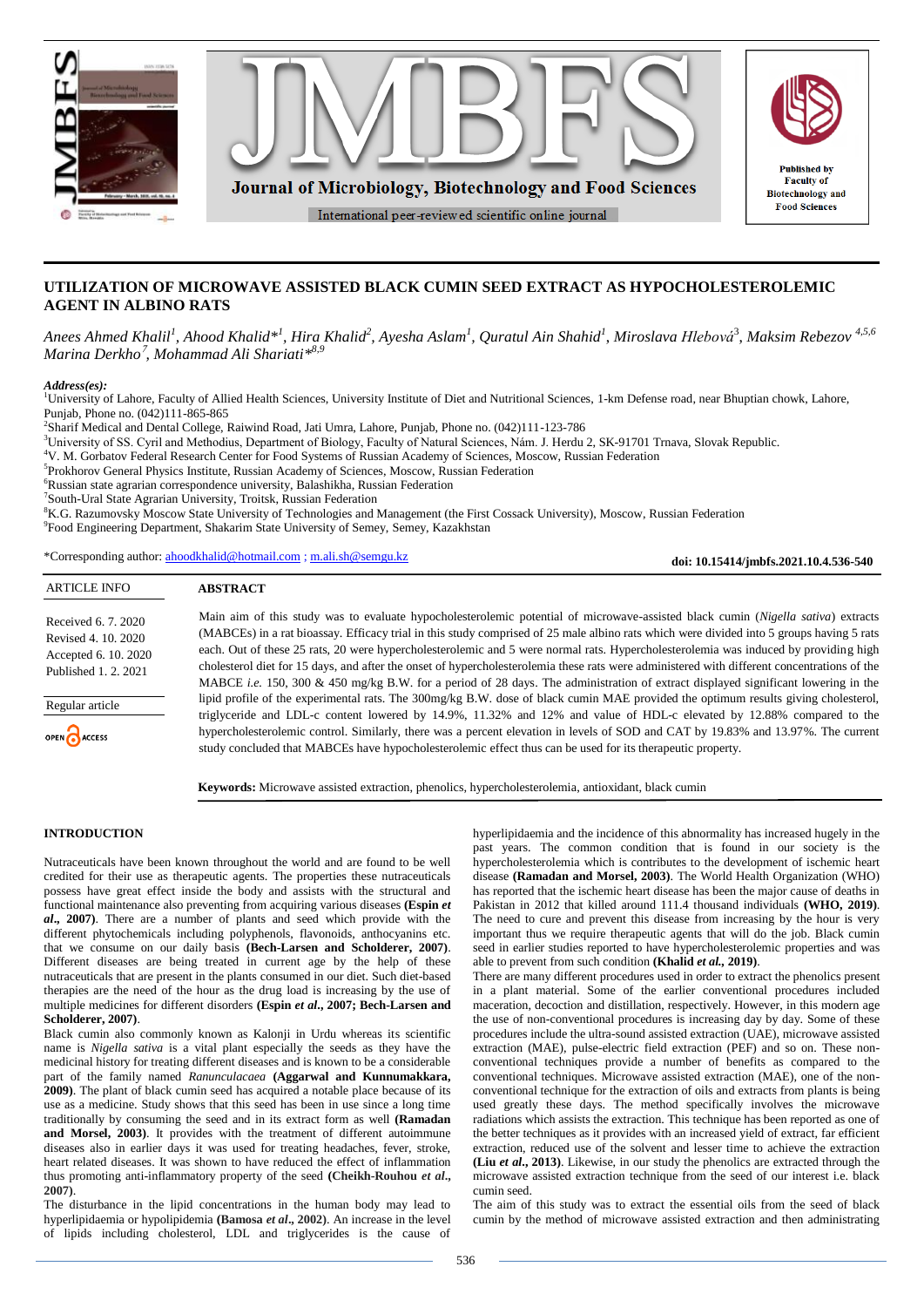the extract with higher phenolics to the experimental rats in order to determine the hypercholesterolemic effect of the extract obtained.

## **MATERIAL AND METHODS**

# **Plant Material**

Black cumin seeds *(Nigella sativa)* were procured from a local market in Lahore. The seeds of black were washed, and then air-dried at room temperature to avoid any dirt particles or other impurities. The seeds after drying were crushed in an electric grinder for 1 min until a fine powder was obtained to further proceed with the experiments.

**Preparation of extract**

The extraction was performed in an adapted commercial kitchen microwave oven whose maximum output was 700 W with 2450 MHz of microwave irradiation frequency and a power divider of three levels (low, medium, high). In the MAE procedure, a 25g aliquot of ground black cumin seeds were placed in a 250 ml round bottom flask; 25 ml of distilled water was then added to moisturize the seeds for around 30 min. The flask was then connected to a Clevenger apparatus and heated using varied level powers of 50, 100 and 150 W for extraction time 1, 5, 10 and 15 minutes respectively. The volatile distillate was eluted out by nhexane and dried through anhydrous sodium sulphate. The n-hexane was removed later under vacuum conditions and the extract was refrigerated prior to analysis **(Liu** *et al***., 2013)**.



**Figure 1** Graphical representation of experimental design. Microwave assisted extraction of *Nigella sativa* seeds and administration of extracts in different doses to the study rats. After the administration analysis of the blood samples to determine the lipid lowering effect of MAE of black cumin seeds

#### **Experimental animals**

Male albino rats were purchased from animal house of Institute of Molecular Biology and Biotechnology (IMBB), The University of Lahore, specifically weighing 200g-250g. The rats were then acclimatized on a basal diet for oneweek time period. The environmental conditions were controlled through the trial period i.e. temperature (23  $\pm$  2 °C) and relative humidity (55  $\pm$  5%) along with 12- h light-dark period **(Makni** *et al***., 2008)**.

### **Induction of Hypercholesterolemia**

Experimental hypercholesterolemic diet was designed using corn oil (10%), corn starch (64.5%), cholesterol (1.5%), protein (10%), cellulose (10%), mineral (3%) and vitamins (1%). Groups  $B_0$ ,  $B_1$ ,  $B_2$ , &  $B_3$  were subjected to high cholesterol diet for first 15 days for the purpose of inducing hypercholesterolemia. The induction was validated by examining their total cholesterol content at  $15<sup>th</sup>$  day **(Imran** *et al***., 2018)**.

#### **Experimental design**

The 25 rats in our study were divided into 5 groups *i.e.* N<sub>0</sub>, B<sub>0</sub>, B<sub>1</sub>, B<sub>2</sub>, and B<sub>3</sub>. Group  $N_0$ , the normal group was subjected to normal basal diet throughout the study, while group  $B_0$  (hypercholesterolemic control group) was subjected to the hypercholesterolemic diet only without the administration of any extract. On the other hand, remaining groups *i.e.* B<sub>1</sub>, B<sub>2</sub>, B<sub>3</sub> were fed on high cholesterol diet along with various concentrations (150, 300 and 450 mg/kg B.W.) of black cumin seed extract **(Khazdair, 2018)**.

### **Effect of extract on hypercholesterolemia and safety assessment**

Rats were anesthetized by exposure to isoflurane/chloroform and the blood samples was collected in tubes by cardiac puncture and examined at 0 day (baseline trend),  $15<sup>th</sup>$  day (post administration of cholesterol rich diet) and  $21<sup>st</sup>$ day post induction of hypercholesterolemia along with administration of respective extracts to authenticate hypercholesterolemic effect of the extracts **(Imran** *et al***., 2018)**. **Statistical analysis**

Collected data was reported as mean value  $\pm$  standard deviation. Completely randomized design was conducted with ANOVA at a significance level of  $p$ <0.05. The significant difference between mean values was determined by Tukey-HSD comparison test. Statistical analysis was determined by using Statistical package (Statistix 9.0) **(Steel** *et al***., 1997)**.

# **RESULTS**

## **Total cholesterol**

Statistical analysis revealed that treatments and time interval (0, 14, 28 days) have significant  $(P \le 0.05)$  effect on cholesterol content of experimental rats. The mean values regarding the effect of different administrated concentrations (150, 300 & 450mg/kg B.W.) of MABCEs on the cholesterol content of experimental rats are mentioned in Figure 2. Results for total cholesterol content showed maximum (29.4%) percent reduction in group  $B_2$  followed by  $B_1$  (23.5%) and  $B_3$  (22.40%). As compared to Bo (232.65+3.22mg/dL), cholesterol content As compared to Bo  $(232.65+3.22mg/dL)$ , cholesterol content observed in groups  $B_1$ ,  $B_2$ , and  $B_3$  were as  $177.79 \pm 2.50$  mg/dL, 164.21 $\pm$ 3.57mg/dL, & 180.52 $\pm$ 2.80mg/dL, respectively on 28<sup>th</sup> day of administration of MABCE. The highest reduction in the cholesterol content was observed in  $B_2$  hypercholesterolemic group.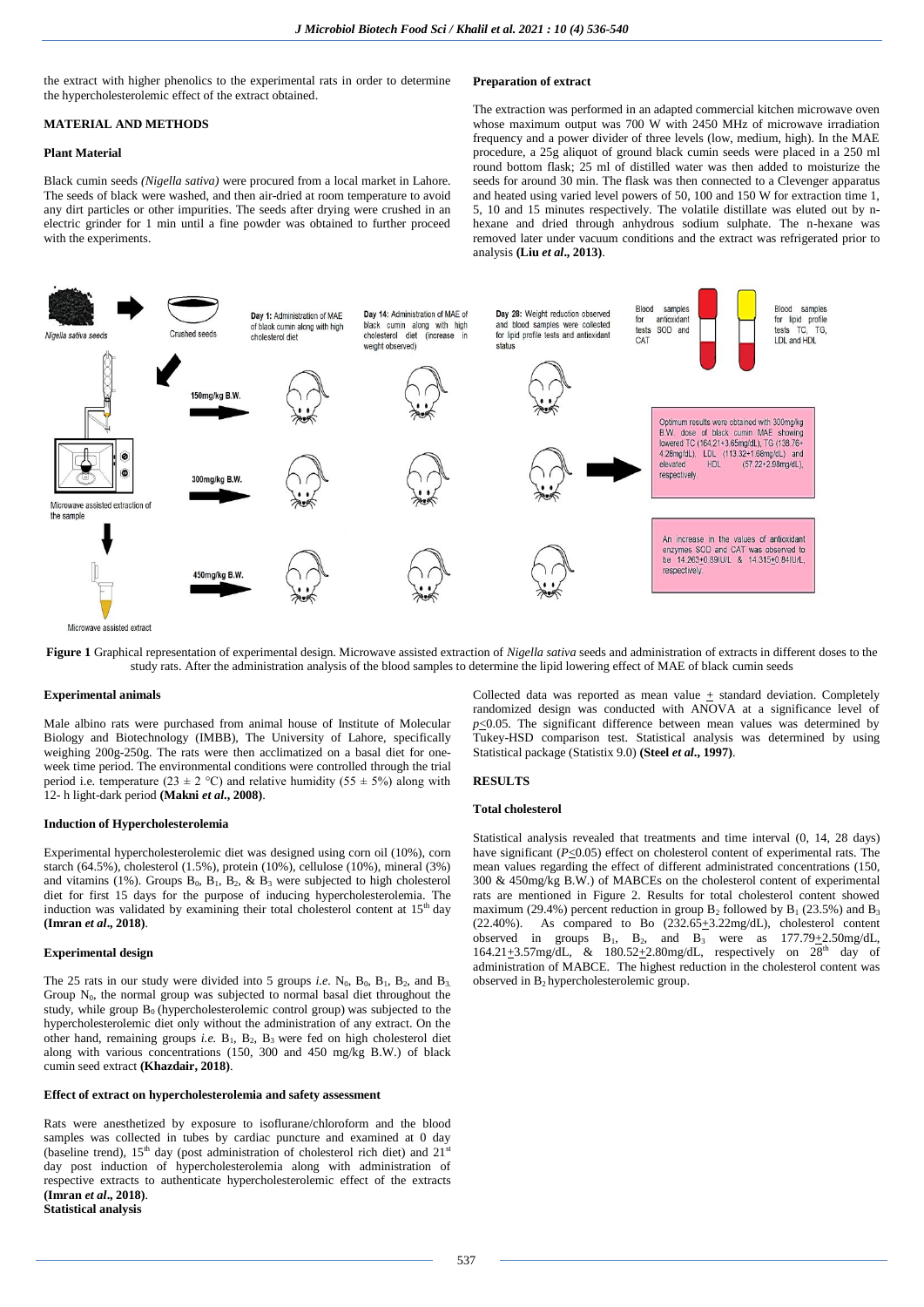

**Figure 2** Effect of MAE of *Nigella sativa* (black cumin) on total cholesterol levels in hypercholesterolemic rats

N<sub>o</sub>= Basal diet; B<sub>o</sub>= HCD; B<sub>1</sub>= HCD + MABCE (150mg/kg B.W.); B<sub>2</sub>= HCD + MABCE (300mg/kg B.W.);  $B_3$ = HCD + MABCE (450mg/kg B.W.)

## **Total Triglycerides**

Statistical analysis revealed that treatments and time interval have significant  $(p \le 0.05)$  effect on total triglyceride concentration in experimental rats. The mean values for the concentration of triglycerides in rats are presented in Table 1. Total triglyceride content noticed in  $B_0$  (168.67 $\pm$ 2.80mg/dL) reduced to  $151.22+2.98$ mg/dL,  $149.57+3.55$ mg/dL, and  $152.03+2.65$ mg/dL in groups B<sub>1</sub>, B2, B3, respectively. On the other hand, total triglycerides content decreased from  $161.10\pm2.49$ mg/dL (0 day) to  $155.10\pm2.65$ mg/dL  $(14^{\text{th}}$  day) and  $149.92+3.17$ mg/dL  $(28^{\text{th}}$  day), respectively. As compared to  $149.92 \pm 3.17$ mg/dL  $(28<sup>th</sup>$  day), respectively. As compared to hypercholesterolemic control group (B<sub>o</sub>), significant percent reduction of 10.34%, 11.32% and 9.87% was observed in hypercholesterolemic rats that were administrated to 150mg/kg (B<sub>1</sub>), 300mg/kg (B<sub>2</sub>), 450mg/kg (B<sub>3</sub>) of microwave assisted black cumin seed extracts. The group B2 showed the maximum percent reduction.

|                   | <b>Table 1</b> Effect of MAE of <i>Nigella sativa</i> (black cumin) on triglyceride levels in hypercholesterolemic rats<br>Study intervals (days)<br><b>Means</b> |                   |                         |                         |                         |  |
|-------------------|-------------------------------------------------------------------------------------------------------------------------------------------------------------------|-------------------|-------------------------|-------------------------|-------------------------|--|
|                   |                                                                                                                                                                   |                   |                         |                         |                         |  |
| <b>Parameter</b>  | <b>Treatments</b>                                                                                                                                                 |                   |                         | 28                      |                         |  |
|                   | $N_{\alpha}$                                                                                                                                                      | $76.12 + 1.09$    | $77.59 + 2.33$          | $80.42 + 2.17$          | 78.04+1.86              |  |
|                   | $B_{\alpha}$                                                                                                                                                      | $160.36 + 2.75$   | $169.23 + 1.77$         | $176.41 + 3.89$         | $168.67 + 2.80^a$       |  |
| Triglycerides $-$ | B <sub>1</sub>                                                                                                                                                    | $161.53 + 3.54$   | $150.60 + 2.67$         | $141.54 + 2.74$         | $151.22 + 2.98^b$       |  |
| mg/dL             | B <sub>2</sub>                                                                                                                                                    | $160.50 + 2.69$   | $149.45 + 3.69$         | 138.76+4.28             | $149.57 + 3.55^{\circ}$ |  |
|                   | B <sub>3</sub>                                                                                                                                                    | $162.01 + 2.36$   | $151.11 + 2.81$         | 142.98+2.79             | $152.03 + 2.65^{\circ}$ |  |
| Means             |                                                                                                                                                                   | $161.10 + 2.49^a$ | $155.10 + 2.65^{\circ}$ | $149.92 + 3.17^{\circ}$ |                         |  |

 $N_0$  Basal diet;  $B_0$  = HCD;  $B_1$  = HCD + MABCE (150mg/kg B.W.);  $B_2$  = HCD + MABCE (300mg/kg B.W.);  $B_3$  = HCD + MABCE (450mg/kg B.W.)

HCD = High Cholesterol Diet

MABCE = Microwave Assisted Black Cumin Extract

## **LDL**

The results of the statistical analysis demonstrated significant  $(p \le 0.05)$  effect of variables (treatments and time intervals) on the LDL content of the experimental rats. The mean values for the LDL content are presented in Table 2. The results evaluated the effect of microwave assisted black cumin extracts on hypercholesterolemic rats. The LDL concentration lowered from

 $133.13\pm 2.65$ mg/dL at 0 day to  $128.92\pm 2.98$ mg/dL at  $14<sup>th</sup>$  day and  $124.99 \pm 1.94$ mg/dL at  $28<sup>th</sup>$  day, respectively. However, the LDL content displayed in B<sub>o</sub> (138.56 $\pm$ 2.53mg/dL) was lowered to 128.08 $\pm$ 2.94mg/dL (B<sub>1</sub>),  $121.67 \pm 2.63$ mg/dL (B<sub>2</sub>) and  $127.74 \pm 2.55$ mg/dL (B<sub>3</sub>), respectively. In comparison to the hypercholesterolemic control group  $\overline{B}_0$  considerable percent reduction was observed in  $B_1$  (7.5%),  $B_2$  (12%) and  $B_3$  (7.8%), respectively.

**Table 2** Effect of MAE of *Nigella sativa* (black cumin) on LDL levels in hypercholesterolemic rats

|                  | <b>Treatments</b> | Study intervals (days)  |                         |                              | <b>Means</b>                 |  |
|------------------|-------------------|-------------------------|-------------------------|------------------------------|------------------------------|--|
| <b>Parameter</b> |                   |                         | 14                      | 28                           |                              |  |
|                  | $N_{o}$           | $49.52 + 1.97$          | $50.44 + 2.14$          | $47.13 + 1.77$               | $49.03 + 1.96$               |  |
| LDL cholesterol  | $B_{\alpha}$      | $132.42 + 3.21$         | $138.92 + 2.34$         | $144.34 + 2.05$              | $138.56 + 2.53^{\circ}$      |  |
| mg/dL            | В                 | $134.53 + 1.98$         | 127.18+3.87             | 122.54+2.97                  | $128.08 + 2.94^b$            |  |
|                  | B <sub>2</sub>    | $130.21 + 3.45$         | $121.47 + 2.76$         | $113.32 + 1.68$              | $121.67 + 2.63^{\circ}$      |  |
|                  | B <sub>3</sub>    | $135.36 + 2.65$         | $128.11 + 3.79$         | $119.76 + 1.22$              | $127.74 + 2.55^{\mathrm{b}}$ |  |
| Means            |                   | $133.13 + 2.65^{\circ}$ | $128.92 + 2.98^{\circ}$ | $124.99 + 1.94$ <sup>c</sup> |                              |  |

 $N_0$ = Basal diet; B<sub>0</sub>= HCD; B<sub>1</sub>= HCD + MABCE (150mg/kg B.W.); B<sub>2</sub>= HCD + MABCE (300mg/kg B.W.); B<sub>3</sub>= HCD + MABCE (450mg/kg  $B.W.$ )

HCD = High Cholesterol Diet

MABCE = Microwave Assisted Black Cumin Extract

## **HDL**

The statistical analysis reported significant  $(p \le 0.05)$  effect of the treatment and time intervals (0, 14 and 28) on the HDL concentrations of rats under study. The effect of MAE of black cumin on the HDL levels in rats are mentioned in Table 3. Comparing the results of  $B_0(45.627+2.12mg/dL)$ , there was an increase noted in the values of B<sub>1</sub> (51.930+2.22mg/dL), B<sub>2</sub> (52.367+1.88mg/dL) and B<sub>3</sub>

(52.060+2.24mg/dL), respectively. Furthermore, the HDL content was elevated from  $48.790 + 1.89$  mg/dL (0 day), to  $50.462 + 1.85$  mg/dL (14<sup>th</sup> day) and to 52.235 $\pm$ 2.59mg/dL (28<sup>th</sup> day), respectively. The percentage increase noted for the treatment groups in comparison to the  $B_0$  were 12.14, 12.88 and 12.36%; highest increase displayed by  $B_2$  group.

| Table 3 Effect of MAE of Nigella sativa (black cumin) on HDL levels in hypercholesterolemic rats |  |  |  |  |  |
|--------------------------------------------------------------------------------------------------|--|--|--|--|--|
|--------------------------------------------------------------------------------------------------|--|--|--|--|--|

|                  |                |                   | Study intervals (days) |                              | <b>Means</b>                 |
|------------------|----------------|-------------------|------------------------|------------------------------|------------------------------|
| <b>Parameter</b> | Treatments     |                   |                        | 28                           |                              |
|                  | $\rm N_{o}$    | $50.31 + 2.18$    | $49.98 + 2.06$         | $46.87 + 1.96$               | $49.05 + 2.07$               |
| HDL cholesterol  | B <sub>o</sub> | $48.21 + 1.98$    | $46.83 + 1.67$         | $41.84 + 2.71$               | $45.627 + 2.12^b$            |
| mg/dL            | $B_1$          | $49.76 + 1.81$    | $51.91 + 2.09$         | $54.12 + 2.76$               | $51.930 + 2.22$ <sup>a</sup> |
|                  | B <sub>2</sub> | $47.65 + 0.82$    | $52.23 + 1.84$         | $57.22 + 2.98$               | $52.367 + 1.88^a$            |
|                  | B <sub>3</sub> | $49.54 + 2.65$    | $50.88 + 1.58$         | $55.76 + 2.54$               | $52.060 + 2.24$ <sup>a</sup> |
| Means            |                | $48.790 + 1.89^b$ | $50.462 + 1.85^{ab}$   | $52.235 + 2.59^{\mathrm{a}}$ |                              |

 $N_{o}=$  Basal diet;  $B_{o}=$  HCD;  $B_{1}=$  HCD + MABCE (150mg/kg B.W.);  $B_{2}=$  HCD + MABCE (300mg/kg B.W.);  $B_{3}=$  HCD + MABCE (450mg/kg B.W.) HCD = High Cholesterol Diet<br>MABCE = Microwave Assisted Black Cumin Extract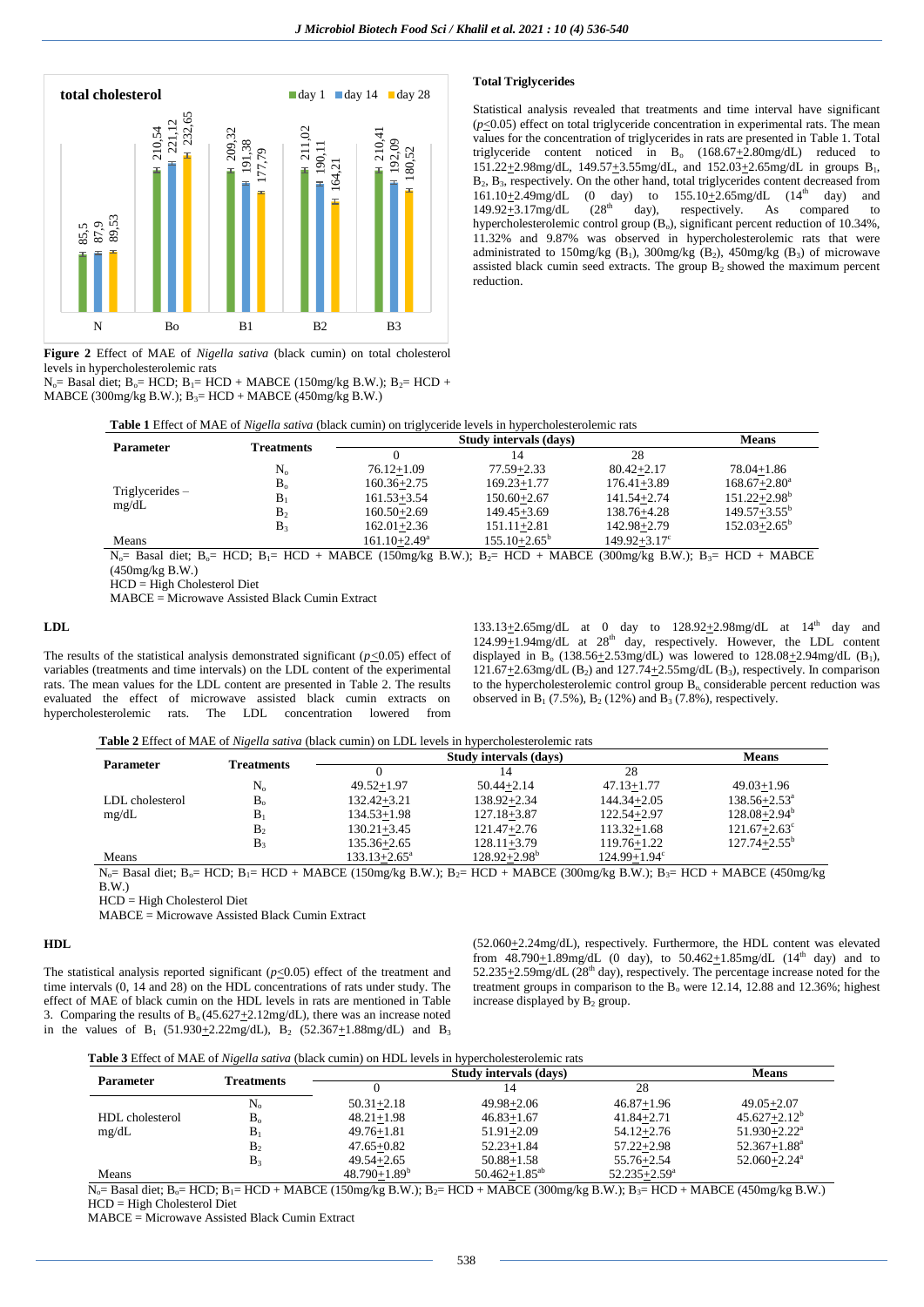# **Catalase (CAT)**

A significant ( $p<0.05$ ) effect of treatment (150, 300 & 450mg/kg B.W) and time intervals (0, 14 & 28) on the levels of catalase enzyme was reported by the statistical analysis carried out. The effect of MABCEs on catalase levels of experimental hypercholesterolemic rats are presented in figure 3. The maximum percent elevation was noted in group  $B_2$  (25.7%), followed by  $B_3$  (20.69%) and  $B_1$  (19.67%). However, in comparison to the control group  $B_0$  (11.8+0.33IU/L) the levels of catalase observed in hypercholesterolemic experimental groups were 14.69 $\pm$ 0.83IU/L (B<sub>1</sub>), 15.89 $\pm$ 0.87IU/L (B<sub>2</sub>) and 14.88 $\pm$ 0.84IU/L (B<sub>3</sub>), respectively on  $28<sup>th</sup>$  day administration of MABCE. The highest elevation was observed for group B2.



**Figure 3** Effect of MAE of *Nigella sativa* (black cumin) of catalase (CAT) levels in hypercholesterolemic rats

 $N_0$ = Basal diet; B<sub>0</sub>= HCD; B<sub>1</sub>= HCD + MABCE (150mg/kg B.W.); B<sub>2</sub>= HCD + MABCE (300mg/kg B.W.);  $B_3$ = HCD + MABCE (450mg/kg B.W.)

#### **Superoxide Dismutase (SOD)**

The statistical analysis displayed a significant  $(p<0.05)$  effect of the variables (time intervals and treatment) on the superoxide dismutase enzyme levels in the hypercholesterolemic experimental rats. The results for the levels of SOD in rats are reported in table 4. The concentration of SOD increased from 12.932+1.38IU/L on 0 day to  $13.235 \pm 1.11$  IU/L on  $14<sup>th</sup>$  day and  $14.263 \pm 0.89$  IU/L on  $28<sup>th</sup>$  day, respectively. Moreover, comparing the results of B<sub>o</sub>  $(12.293+0.74$ IU/L) an increase was observed in B<sub>1</sub> (13.493 $+$ 0.98IU/L). B<sub>2</sub>  $(15.050+1.13$ IU/L) and B<sub>3</sub>  $(13.070+1.04$ IU/L), respectively. The percent elevation noted was 15.14%, 19.83% and 16.35%, showing the highest in  $\overline{B_2}$ .

### **DISCUSSION**

Cholesterol, a sterol that is synthesized in the animal tissues because of its structural importance in the plasma membrane in the tissues **(Kanter** *et al***., 2005)**. It being the major component in the cell system works as function for the

production of a number of hormones, bile acids and vitamin D **(Kaleem** *et al***., 2006)**. Moreover, in a study carried out previously determined the effect of black cumin seed extract (containing thymoquinone) at a concentration of 10 mg/kg/day for treating hyperlipidaemic experimental rats for a period of 5 days reduced the levels of cholesterol and triglycerides considerably **(Bader, 2015; Aljabre** *et al***., 2015)**. The results shown in the various groups of rats under study found that the hypercholesterolemic group gained the highest body weight which was due to the induction before experiment was carried out. The high cholesterol diet also increased the energy intake of the rats along with elevated fat storage in the body **(Onyeike** *et al***., 2012)**. The results of the current study were noted to be in accordance with the studies carried out earlier by **Akbarzadeh** *et al***., (2015)** which also showed a positive association between different doses of black cumin extracts and the lowering of the body weight in the model rats. The reason behind this decrease in weight is the ability of the black seed extracts to help in decreasing the absorption of fat and other lipogenic enzymes with increased excretion of fat from body **(Rains** *et al***., 2011)**. A similar study reported feeding 800g/kg per day of black cumin oil orally to the rats for a period of 4 weeks displayed lowering of LDL and triglycerides with an increase in HDL **(El-Dakhakhny** *et al***., 2000)**. Another study administrating petroleum ether extract of black cumin extract in an oral dose of 1ml/kg body weight of rats showed reduction of triglycerides **(Al-Naqeep** *et al***., 2011)**. The increase of triglycerides can be due to the reason of elevated expression of enzyme named acetyl CoA carboxylase along with fatty acid synthase that synthesizes triglycerides **(Sukla** *et al***., 2004)**. HDL is found to be involved in the transfer of cholesterol throughout the body assisting in reduction of accumulated cholesterol. It also prevented the deposition of LDL in the body **(Elnaga** *et al***., 2016)**. In a study earlier different formulations of black seed in form of oil, powder and methanolic extract in concentrations of 20-800mg/day, 100mg-20g/day and 3.5-20mg/day, respectively recorded lowered level of LDL cholesterol **(Srinivasan, 2018)**.

The extract of black cumin seed displayed protective effect against the damage that may occur to kidney tissues based on total antioxidant capacity, oxidative stress and levels of superoxide dismutase and CAT (catalase) **(Yildiz** *et al***., 2010)**. A study showed that the concentration of 0.2ml/kg/day helps in lowering the harmful effects on liver which promoted the elevation of antioxidant enzymes such as SOD, CAT, TAC which were used to examine the antioxidant status in rats with liver injury **(Demir** *et al***., 2006; Yildiz** *et al***., 2008)**. A study by **Sultan**  *et al***., (2015)** indicated the effect of diet on the antioxidant enzymes such as SOD and CAT. The results confirmed that the use of black cumin in diet increased the levels of antioxidant enzymes which provide the safety parameter for the liver and kidney tissues.

Hypercholesterolemia is one of the factors that contribute towards a number of complications that lead to heart diseases, diabetes, obesity etc. The unhealthy lifestyles and diet related habits presents with evidence of such disorders prevailing worldwide. The need of the hour is to cope up with the disastrous health conditions and to develop a way in order to treat these diseases through natural remedies. Foods providing with beneficial phytochemicals are very important as they combat the oxidative stress inside the body by their antioxidant properties. Nutraceutical and functional foods being an important and very recent field of study has achieved a lot of appreciation. Naturally providing with the therapeutic agents in the form of nutraceuticals is the main goal. This also makes it possible to tackle a number of diseases by these nutraceuticals available by nature. The current study addresses the issue of hypercholesterolemia which has been treated with the black cumin seed extract due to its therapeutic potentials.

| Table 4 Effect of MAE of <i>Nigella sativa</i> (black cumin) on SOD levels in hypercholesterolemic rats |  |  |  |  |
|---------------------------------------------------------------------------------------------------------|--|--|--|--|
|---------------------------------------------------------------------------------------------------------|--|--|--|--|

| <b>Parameter</b> |                   |                   | <b>Means</b>      |                   |                   |
|------------------|-------------------|-------------------|-------------------|-------------------|-------------------|
|                  | <b>Treatments</b> |                   | 14                | 28                |                   |
| <b>SOD</b>       | $\rm N_{o}$       | $12.01 + 0.34$    | $12.96 + 1.56$    | $13.43 + 0.80$    | $12.80 + 0.90$    |
|                  | B <sub>o</sub>    | $13.72 + 0.89$    | $12.04 + 0.78$    | $11.12 + 0.56$    | $12.293 + 0.74^b$ |
| (IU/L)           | $B_1$             | $12.55 + 1.03$    | $13.14 + 0.99$    | $14.79 + 0.91$    | $13.493 + 0.98^b$ |
|                  | B <sub>2</sub>    | $13.54 + 0.98$    | $14.72 + 1.09$    | $16.89 + 1.32$    | $15.050 + 1.13^a$ |
|                  | $B_3$             | $11.92 + 1.23$    | $13.04 + 1.13$    | $14.25 + 0.76$    | $13.070 + 1.04^b$ |
| Means            |                   | $12.932 + 1.38^b$ | $13.235 + 1.11^b$ | $14.263 + 0.89^a$ |                   |

 $N_0$  Basal diet;  $B_0$  = HCD;  $B_1$  = HCD + MABCE (150mg/kg B.W.);  $B_2$  = HCD + MABCE (300mg/kg B.W.);  $B_3$  = HCD + MABCE (450mg/kg B.W.)

HCD = High Cholesterol Diet

MABCE = Microwave Assisted Black Cumin Extract

# **CONCLUSION**

The black cumin seed also termed as *Nigella sativa* has a unique nutritional composition and is full of various phytochemicals thus being used as a functional food. In our current study we evaluated the microwave assisted extraction (MAE) of black cumin seed to obtain an extract that is rich is antioxidants along with other therapeutic properties. The extraction was carried out at optimum power and time to get the best yield, higher efficacy and lower use of solvent. The extract that displayed a great polyphenolic profile was used further to treat hypercholesterolemic albino rats for a period of 28 days after induction. The administration of the extracts showed a positive outcome and was able to reduce the levels of cholesterol, triglyceride and LDL along with an increase of HDL. The study proved that the black seed can be an important source of phytochemicals which provides treatment of hypercholesterolemia in humans as well because of the close similarity between the genome of humans and rats. These seeds can easily be used in the daily diet and also provide its health benefits.